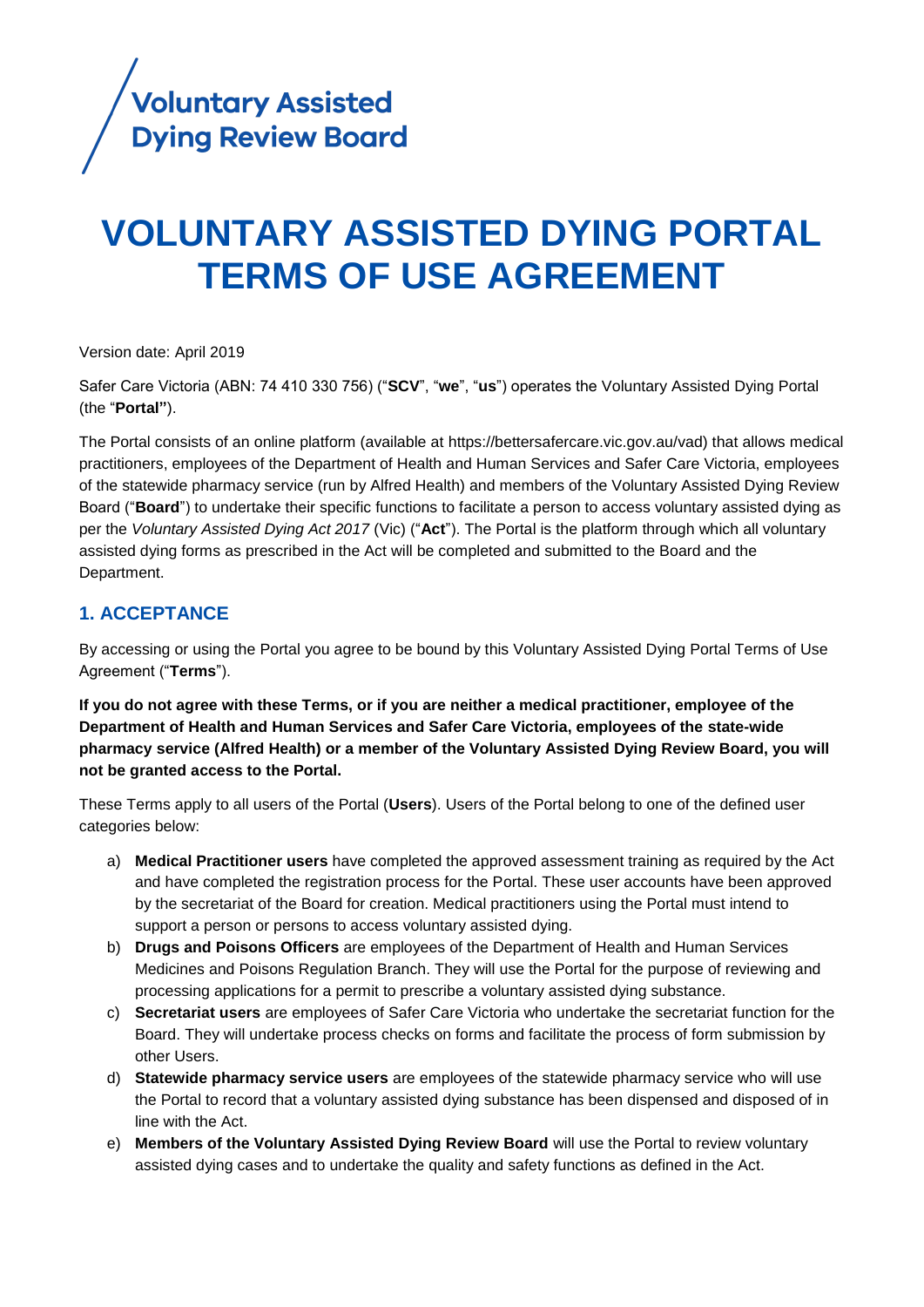# **2. AMENDMENTS TO TERMS**

We will notify you and seek your further agreement should we need to amend these terms of use.

# **3. PERMITTED USE OF THE PORTAL**

You must only use the Portal and any information contained within the Portal for a purpose permitted by the Act ("**Permitted Purpose**").

When using and accessing the Portal you must comply with all applicable laws of the State of Victoria, including without limitation your obligations under the Act, the *Health Records Act 2001* (Vic), the *Privacy and Data Protection Act 2014* (Vic), the *Privacy Act 1988* (Cth) and the *Health Practitioner Regulation National Law* (if applicable).

#### **You must not:**

- a) use the Portal for any purpose other than the Permitted Purpose;
- b) use data mining or similar data gathering tools on the Portal or in relation to any Content;
- c) use the Portal to send unsolicited email, junk mail, "spam", or chain letters, or promotions or advertisements for products or services;
- d) submit, upload, post or transmit any defamatory, abusive, racist, obscene, threatening or pornographic content to the Portal or any materials which infringe the rights (including intellectual property rights) of SCV or any third party;
- e) upload or permit any virus or malicious code to adversely affect the Portal or any associated equipment, or interfere with or disrupt the operation of the Portal;
- f) reverse engineer, decompile or disassemble, or otherwise attempt to derive the source code of, the Portal or Content or any part thereof;
- g) use the Portal to mislead or deceive others;
- h) collect or store data about other Users of the Portal or information about patients held within the Portal; or
- i) interfere with any other User of the Portal.

If you think any Content on the Portal is inappropriate, inaccurate, out of date, unlawful or infringes your rights, please contact us (see section 16);

# **4. REGISTRATION OF USERS**

#### **4.1 Registration process**

#### **For medical practitioners –**

If you wish to register as a User with the Portal, you must complete the registration process on the Portal, including by providing:

- a) your contact details;
- b) a minimum of 100 points of identification to enable identity verification and;
- c) details of your qualifications, AHPRA registration number, training and expertise as required by the Act.

By submitting an application to be registered as a User, you warrant that all information that you submit is accurate, complete and up to date. You must also have completed the approved assessment training prior to your account being approved. The approved assessment training must be renewed every three (3) years. If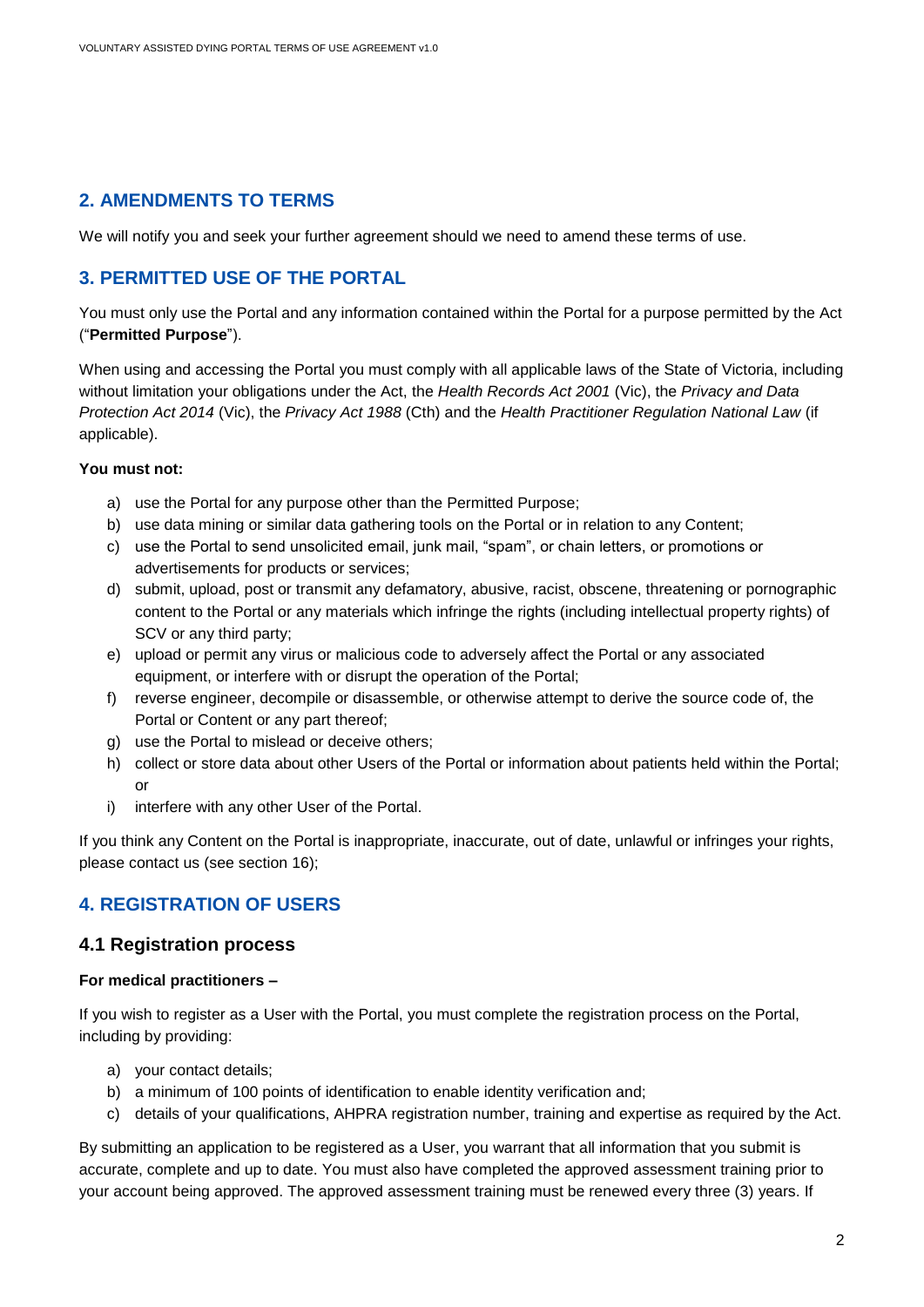your training expires, your Portal account will be suspended, and you will be prohibited from using the Portal until your training completion date has been updated by us.

SCV, on behalf of the Board, may accept or reject any registration submitted by a potential User at the discretion of SCV and the Board. SCV does not provide any guarantee that any registration request will be accepted.

#### **For all other Users –**

For all other Users as defined in part 1 of these terms, we will create your profile on your request and agreement. You must agree to these Terms, by providing us with a signed copy of these Terms, before your profile is created. You will be sent an email once your account is created to finalise your account set up and unique login details.

## **4.2 Accuracy of profile information**

SCV relies on Users to ensure that the profile information that they have provided to create their Portal account is kept up-to-date, complete and accurate at all times.

#### **4.3 Profile information must be kept up to date**

You must notify us of any changes to your profile. If you notify us of any changes to your profile, we will update your profile on your behalf. You can contact us using the contact details in part 15 below if there are any details in your profile which are incorrect, out-of-date, incomplete or inaccurate.

# **5. INTELLECTUAL PROPERTY RIGHTS**

The intellectual property rights in the Portal and all materials (including all documents, text, data, logos, downloaded material, software and any other multimedia) made available via the Portal ("**Content**") are either owned by SCV, or licensed to us, and all rights in the Content is reserved.

We grant Users a limited right to access the Portal and view the Content, subject to these Terms.

#### **Users must not copy, modify, adapt, publish, transmit, commercially exploit, reproduce or distribute any Content unless you have first obtained our written consent to do so.**

Users are not restricted from using any of their personal information provided or submitted through a voluntary assisted dying form, in which case the User owns the intellectual property rights. You grant us the right to use this information for all purposes required by us to carry out our functions under the Act.

SCV reserves the right to review, edit, move or delete any Content at any time without notice.

## **6. PRIVACY**

#### **6.1 Portal Users**

Any personal information collected through your use of the Portal will be dealt with in accordance with our [Privacy Policy.](https://bettersafercare.vic.gov.au/sites/default/files/2018-11/SCV%20Privacy%20Policy_October2018_v1.0%20final.pdf)

By using the Portal, you acknowledge and agree that:

a) your personal information is being collected by SCV;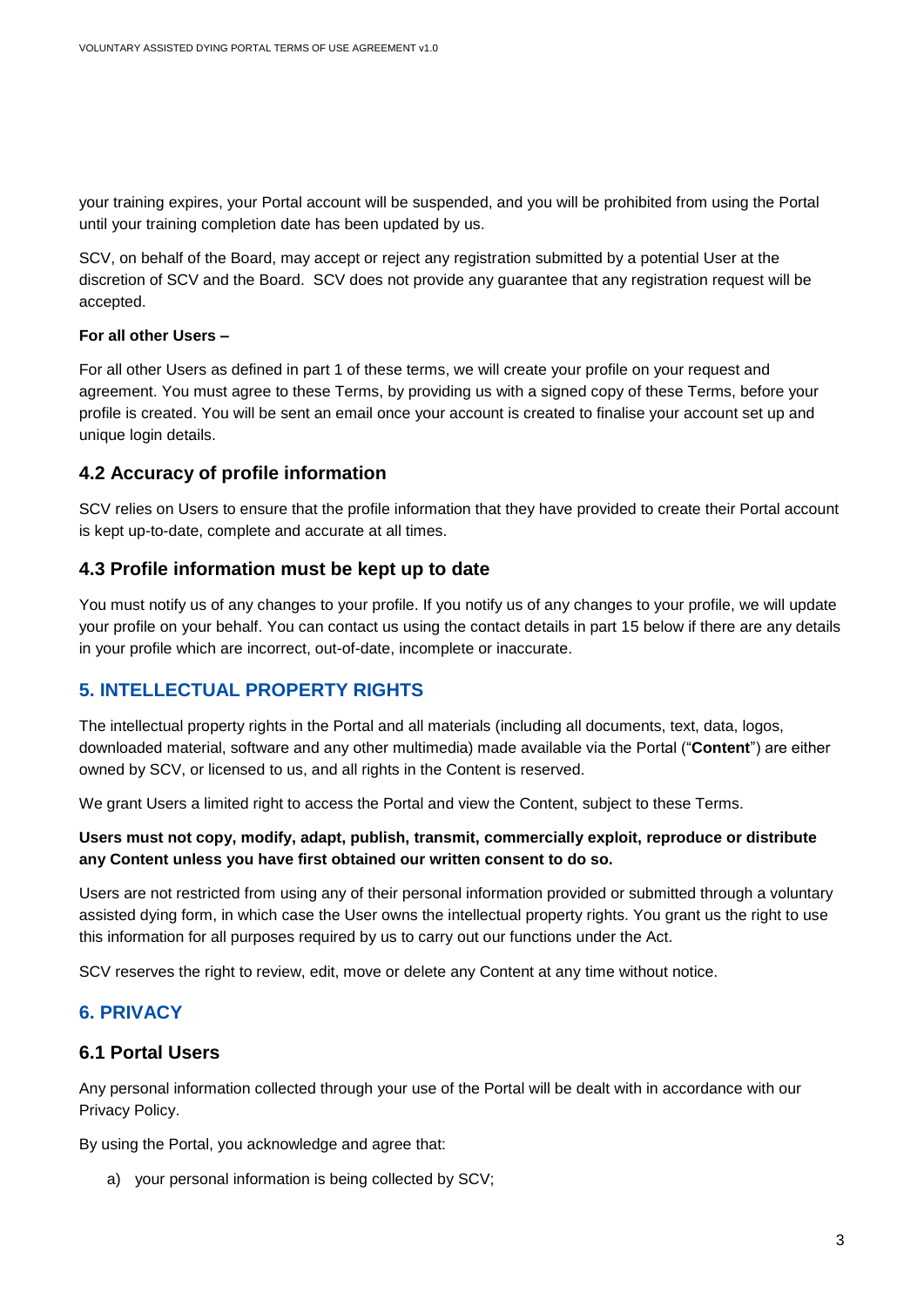- b) if you are a medical practitioner, you will be submitting personal and health information about a person wishing to access voluntary assisted dying. You must inform that person that their information will be held within the Portal by SCV and will be provided to the authorised Users of this Portal.
- c) you can request access to your personal information in accordance with your statutory rights by contacting SCV using the contact details in section 15;
- d) your personal information will be used for purposes that include:
	- i. facilitating the voluntary assisted dying process as detailed in the Act;
	- ii. implementing and conducting risk management, cyber security or fraud protection activities in connection with the Portal, and may be disclosed to our third party service providers (such as website hosting companies) who are involved in the operation of the Portal.

#### **6.2 Persons wishing to access voluntary assisted dying**

**If you are a person wishing to access voluntary assisted dying, you will not be granted access to the Portal.** Your co-ordinating medical practitioner and consulting medical practitioner, as defined in the Act, will complete and submit these forms to the Board on your behalf.

You can read the [SCV Privacy Policy](https://bettersafercare.vic.gov.au/sites/default/files/2018-11/SCV%20Privacy%20Policy_October2018_v1.0%20final.pdfhttps:/bettersafercare.vic.gov.au/sites/default/files/2018-11/SCV%20Privacy%20Policy_October2018_v1.0%20final.pdf) and Voluntary Assisted Dying Portal collection statement to learn more about who your information will be disclosed to, how you can access your information and how it will be stored.

You can request access to the information submitted to the board through the Portal by requesting a copy of the forms from your medical practitioner, or by contacting the Voluntary Assisted Dying Review Board.

## **7. TERMINATION OR SUSPENSION OF THE PORTAL**

SCV has the right to terminate or suspend the operation of the Portal (including in part) for any reason, without notice and without liability.

SCV may (without limitation) suspend the Portal to conduct maintenance or to implement updates.

## **8. TERMINATION OR SUSPENSION OF YOUR ACCESS TO THE PORTAL**

SCV may (without limitation) suspend or terminate your registration for the Portal at any time and for any reason.

Without limiting the foregoing, SCV may suspend or terminate your profile and access to the Portal, if:

- a) you are in breach of these Terms;
- b) you do not have, or cease to maintain, any particular professional qualifications, approvals or training required to be a User of the Portal or required under the Act;
- c) you become the subject of any legal or disciplinary proceedings, including criminal or Australian Health Practitioner Regulation Agency investigations, that would preclude you from participating in voluntary assisted dying;
- d) SCV is unable to contact you after making three attempts (at least one of which must be in writing).

#### **9. YOUR USERNAME AND PASSWORD**

You are responsible for maintaining the confidentiality of your username and password to the Portal. You agree to accept responsibility for all activities that occur under your username or password. You must only use your own username and password when accessing the Portal.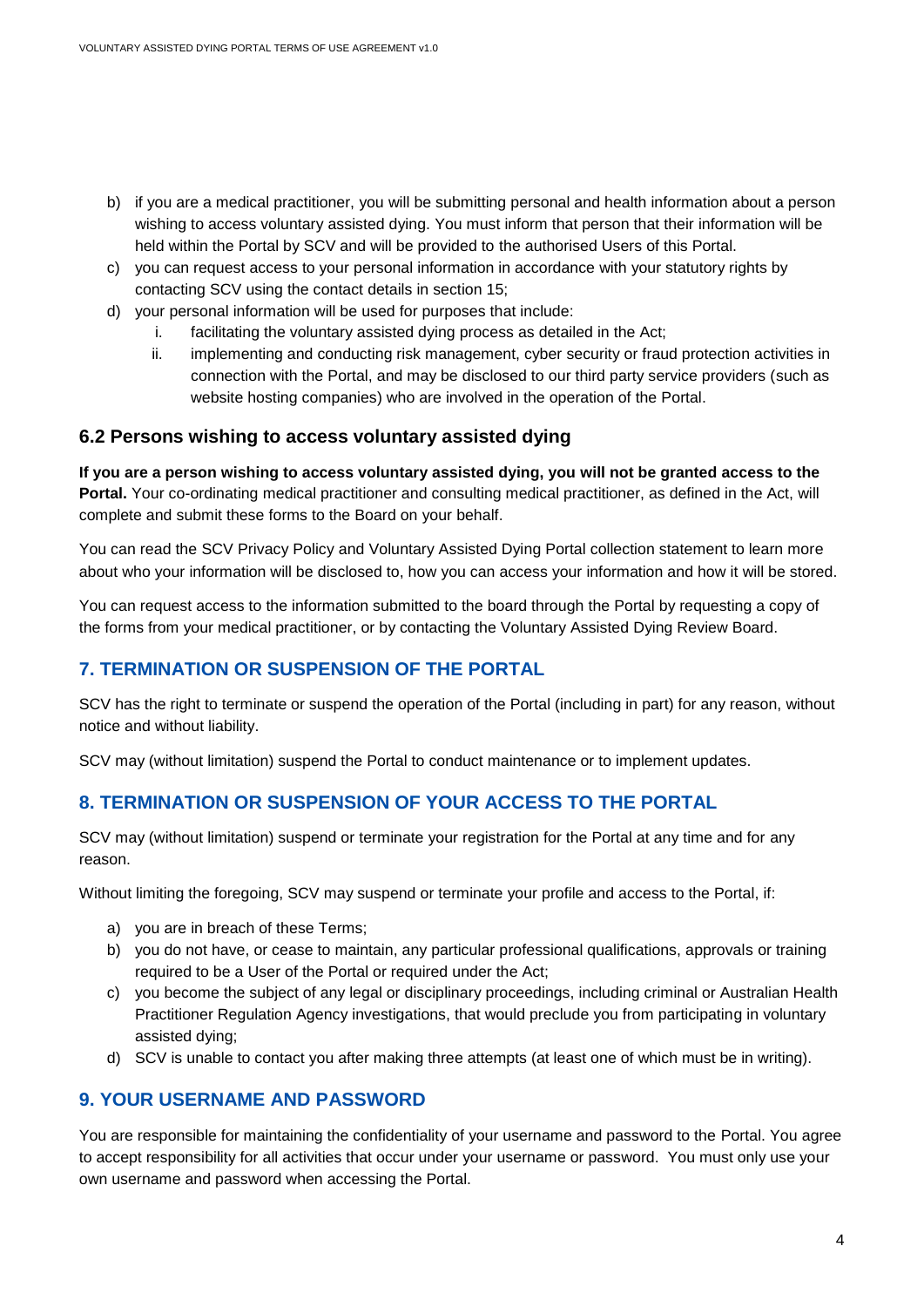If you become aware of unauthorised access to your Portal profile, you must notify us by contacting us on: VADBoard@safercare.vic.gov.au

# **10.MONITORING BY SCV**

You acknowledge that SCV has no obligation to monitor your use (or any other User's use) of the Portal, but it has the right to do so at any time for its own purposes, including as required to determine your compliance (or the compliance of any other User) with these Terms or to comply with any law or government authority request.

# **10.1 Activity logs**

When you access the secure areas of the Portal, records of the individual activity by registered Users is logged and used by SCV for auditing purposes. The following information is recorded:

- Username of the individual:
- Date and time of access; and
- Records that have been created, accessed or modified or downloaded.

# **11.COMPLAINTS AND DISPUTE RESOLUTION**

#### **11.1 Disputes between Users**

SCV has no obligation to any User to assist or be involved in any dispute between Users (including in relation to Permits being issued or not issued by the Secretary/delegate of the Secretary). SCV may, in its absolute discretion, choose to provide assistance in relation to disputes between Users from time to time if (and to the extent that) SCV deems it appropriate and it is consistent with its role under the Act.

## **11.2 Complaints in relation the SCV's role in administering the Portal**

If you have a complaint relating specifically to SCV's role in administering the Portal (and which does not relate to a dispute between Users), then you may notify SCV of the complaint using the contact details in section 15.

# **12.DISCLAIMER**

## **12.1 The Website**

The content of this Portal is made available for information purposes and for you to fulfil your legal obligations under the Act.

The information provided through this Portal has been collected through a number of sources. SCV recommends that you exercise your own skill and care with respect to your use of this Portal and carefully evaluate the accuracy, currency, completeness and relevance of information on this Portal for your purposes.

## **12.2 Disclaimers and limitations of liability regarding external websites**

This Portal provides links to external websites. SCV does not control and accepts no liability for the content of those websites or for any loss arising from your use or reliance on those websites. SCV does not endorse any external website and does not warrant that they are accurate, authentic or complete. Your use of any external website is governed by the terms of that website. The provision of a link on this Portal to an external website does not authorise you to reproduce, adapt, modify, communicate or in any way deal with the material on that external website.